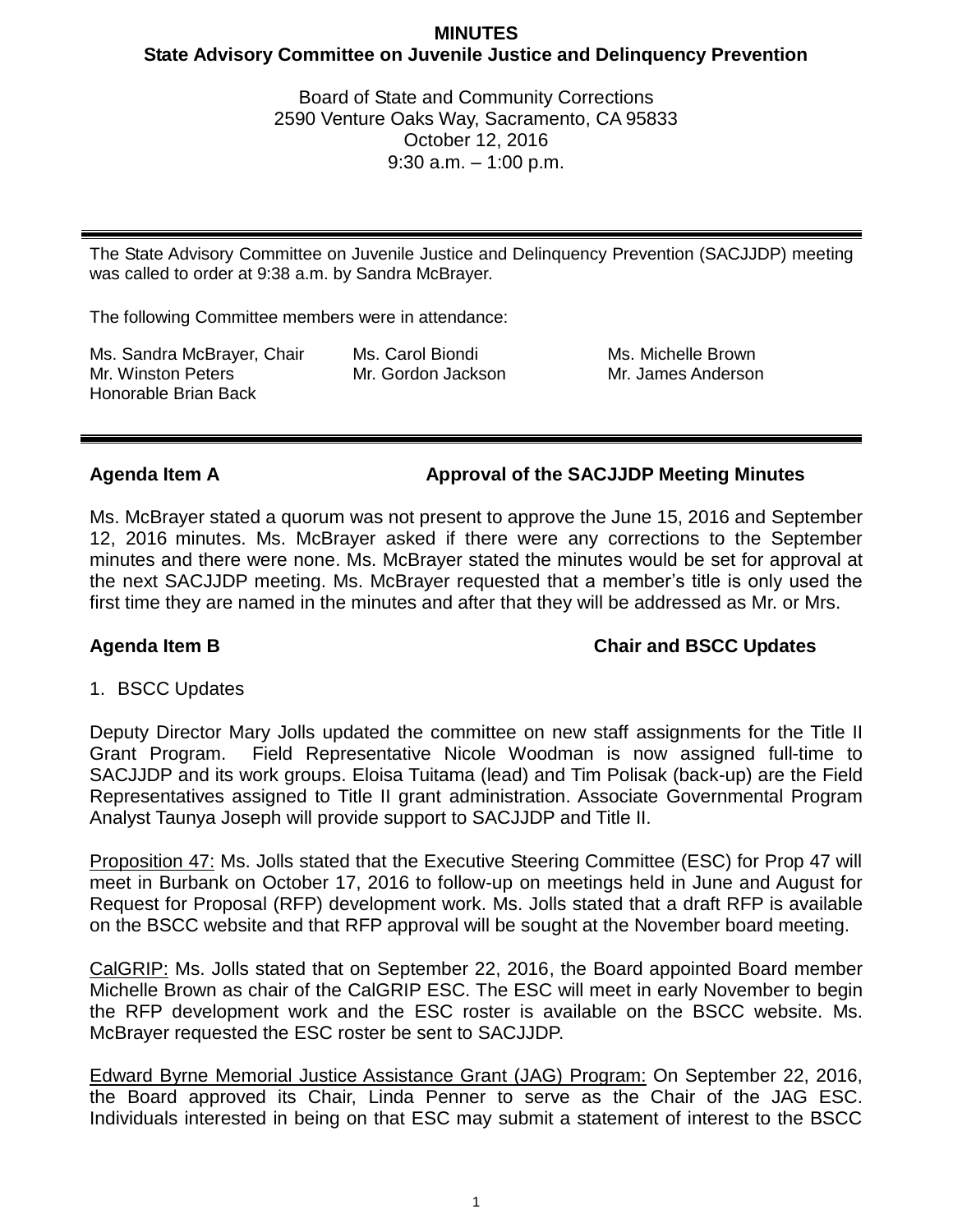until October 21, 2016. BSCC staff will seek approval of the ESC roster at the November Board Meeting and begin grant development in January 2018. Ms. McBrayer asked if the BSCC is using the previous state survey to determine the focus areas of the new grant. Executive Director Kathleen Howard stated it is likely that the ESC will use the current State Strategy, but it is up to the ESC. Ms. Jolls indicated she could provide a copy of that survey. Ms. McBrayer asked if there an evaluation requirement to determine if the programs are successful. Ms. Jolls stated every grantee must submit an evaluation as a condition of the grant. The three current program purpose areas are Education and Prevention; Law Enforcement; and Prosecution, Defense, and Indigent Defense. Honorable Judge Brian Back stated that Ventura County had used some of its JAG grant funds to support a full day Reducing Racial and Ethnic Disparities (R.E.D.) training that included 120 – 150 attendees from probation, law enforcement, the court and community members. Judge Back stated there is a desire to expand the training and to involve Georgetown University.

### Los Angeles County Indigent Defense Motion

Winston Peters stated that on October 11, 2016 the Los Angeles County Board of Supervisors passed the Indigent Defense Motion focused on improving the quality of representation for youth in the juvenile delinquency system. Ms. McBrayer asked if the Committee could receive a copy of that report. Juvenile cases will now go to the Public Defender as the first option, the alternate Public Defender as the second option, and to the LA bar association and their group of lawyers as the third option if there is a conflict of interest. The LA County board eliminated the flat fee; attorneys representing youth in Los Angeles County will be paid on an hourly basis. Ms. McBrayer stated this can help inform the Title II ESC on the Program Purpose Area of Indigent Defense. She reminded the committee that part of role of SACJJDP is to prepare local communities for grant opportunities. Ms. McBrayer asked if there are requirements for attorneys working with juveniles and stated training should look at the whole child and cover topics such as adolescent brain development, trauma, abuse and neglect, mental health and education. Mr. Peters stated that training was discussed at the Los Angeles Board of Supervisors meeting. Judge Back stated there is an existing training requirement for attorneys representing juveniles, but there is a push to make it a requirement for all attorneys in juvenile court, including prosecutors. Mr. Back stated that judges who have not worked with juveniles in over 2 years are required to attend a week-long training. Chief Probation Officer Michelle Brown stated the public defender in San Bernardino now employs social workers. Ms. McBrayer stated these were best practices to share with ESCs and asked the Committee how to facilitate sharing best practices with counties in California. Gordon Jackson asked if there is a best practices section on the BSCC website and stated that calling them promising practices might provide more opportunities to share information. Ms. McBrayer stated the Committee has talked about adding a juvenile justice section on website that could have best practices listed. Ms. Howard stated that the BSCC will launch BSCC strategic planning in February of 2017 and can look into a best practices section in the future. Ms. McBrayer stated that a January SACJJDP agenda item would be to provide suggestions to the BSCC for their strategic planning.

Mentally III Offender Crime Reduction (MIOCR) Grant: Ms. Jolls stated the MIOCR Grant is in the first quarter of the second year. The draft Legislative Report is under review and will be released within the next two weeks. Ms. McBrayer requested that Committee members be sent the link to the final MIOCR Legislative Report. Ms. McBrayer suggested that project descriptions, lessons learned, and contact information could be included in the Juvenile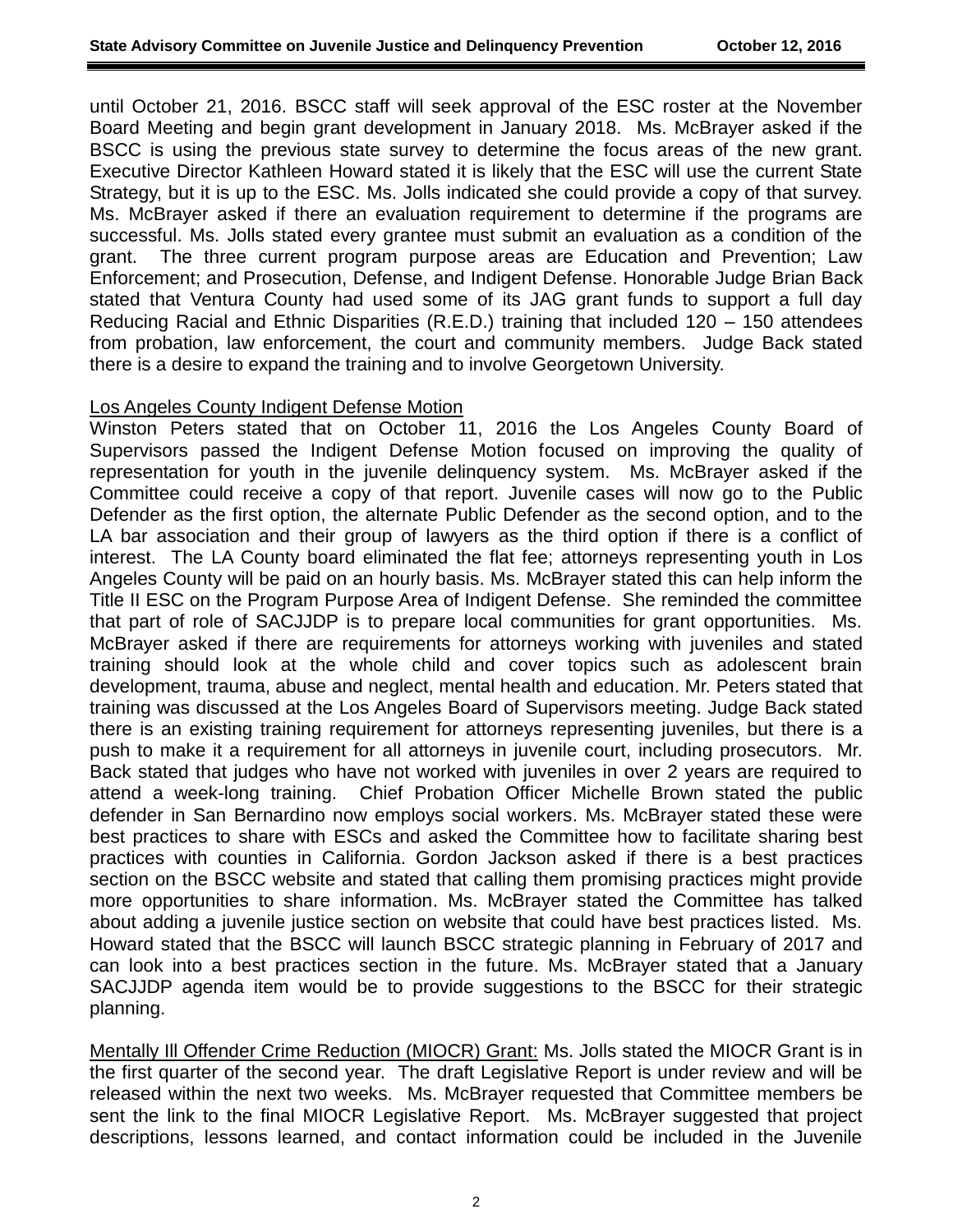Justice page on the BSCC website discussed earlier. Ms. Howard stated the MIOCR funding source was divided into two pots for adult and juvenile programs.

Law Enforcement Assisted Diversion (LEAD) Pilot Program: Ms. Jolls stated that the LEAD ESC met on October 11, 2016 and October 12, 2016 and plans to take the RFP to the BSCC Board for approval on November 17, 2016. Seattle LEAD program staff visited and provided a presentation to the ESC. California State University, Long Beach has been selected as the evaluator. The ESC roster is available on the website.

Title II: Title II and Tribal grants are entering the second year of the grant cycle, while R.E.D. grants are entering year 3.

### Juvenile Regulations Revision

Deputy Director Allison Ganter introduced Craigus Thompson as a new field representative in the Facility Standards and Operations (FSO) Division and reported that FSO is continuing to work through the two year inspection cycle that began in July 2016. On September 13, 2016 there was a joint meeting of SACJJDP and the Juvenile Justice Standing Committee (JJSC) looking at Juvenile Title 15 Regulations Revision. Staff will go to the Board on November 17, 2016 asking to appoint ESC co-chairs. After receiving Board approval, the BSCC will post information on its website about how the public can submit a statement of interest in membership on the ESC. The ESC will convene in January or February 2017. Between November 2016 and January 2017, the BSCC will also request feedback on regulations revisions from the field. All recommendations from the joint meeting and field will be given to the ESC. The ESC will determine what subject matter workgroups will convene. The workgroups will propose recommendations to the ESC, which will make recommendations to BSCC that, if approved, will continue through the Office of Administrative Law process. There will be opportunities for public comment at every meeting.

### Compliance Monitoring

Ms. Ganter stated that BSCC remains in compliance with the separation requirement and in de minimus compliance with the de-institutionalization of status offenders and the jail removal requirement. The committee discussed possible changes to the Office of Juvenile Justice and Delinquency Prevention (OJJDP) regulations. Ms. Ganter stated that after re-evaluation the BSCC does not anticipate being out of compliance with any of the potential new requirements. In California there is a statute that prohibits the non-secure detention of youth over 6 hours in lock-ups so state law is already aligned with the proposed Federal regulations. Ms. Brown asked how the data is reported and what determines the 6 hour time frame. Ms. Ganter stated the police departments self-report on a monthly basis. The time they are being processed is not counted in part of the six hours, only the time they are stationary. The officer is required to keep a juvenile in a non-secure detention in constant visual contact. Ms. Brown suggested having a training at the California Police Chiefs Association meeting. Ms. Ganter advised that the BSCC compliance monitoring team will work to provide technical assistance to police department lock-ups on secure and non-secure detention. Ms. Ganter stated all 1200 facilities in California are monitored by the BSCC. Welfare and Institutions Code (WIC) Sections 209(a) on juvenile detention facilities and 209(b) on adult lock-ups that detain youth require a juvenile court judge or Juvenile Justice Commission (JJC) to inspect facilities that hold youth in secure detention for any amount of time. WIC 209(b) applies to police department lock ups to adult detention facilities. The BSCC sends an annual notice to remind judges and JJCs to conduct the inspections and submit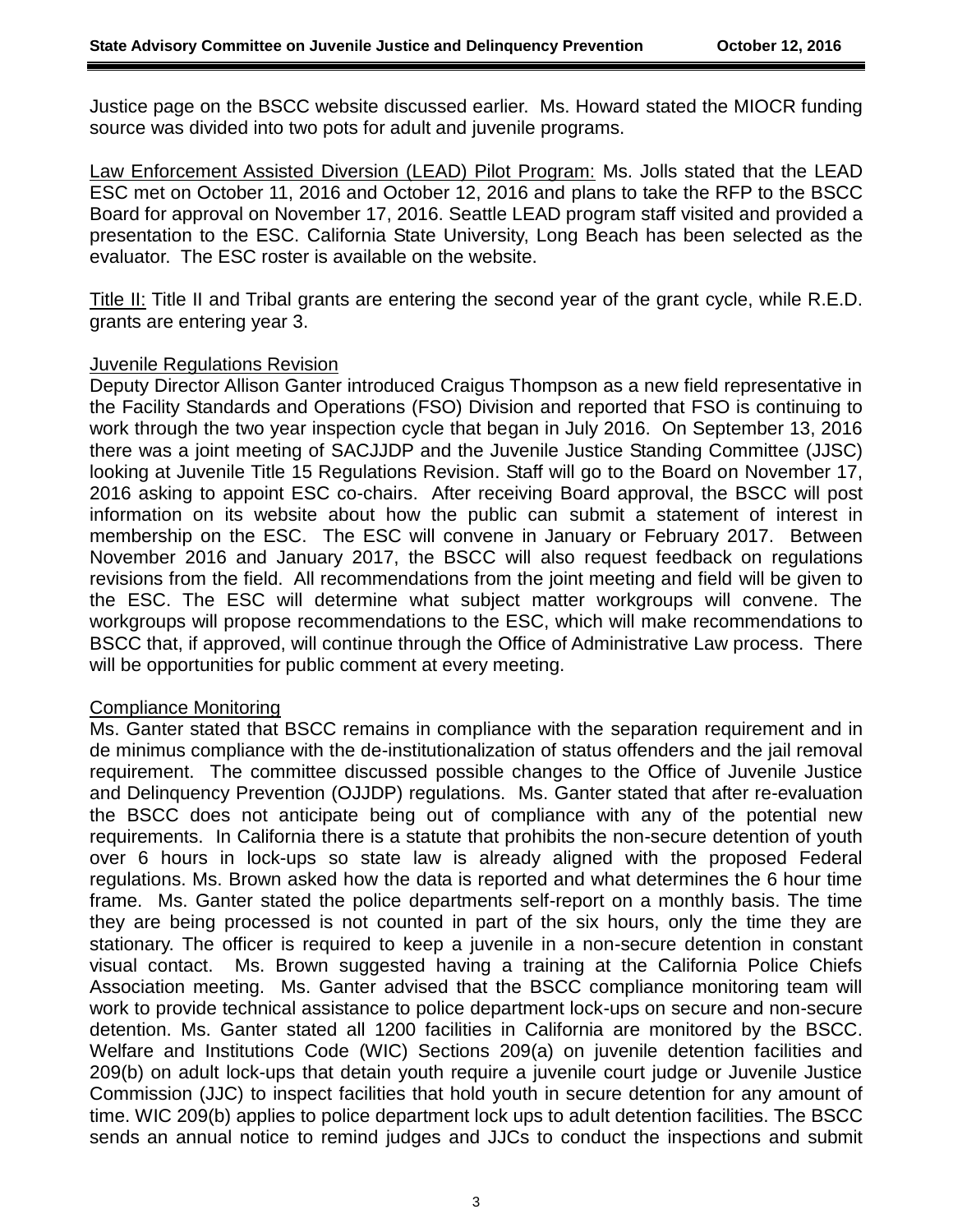their reports to the judge, the facility administrator, and to the BSCC. Ms. Biondi asked how many JJCs fail to submit their report to the BSCC. Ms. Ganter stated that when she conducted inspections she found around 25% were missing, but it was easy to get them done and obtain them by working with the facility administrator. Ms. Biondi and Ms. McBrayer asked to get information on how many JJC reports are not submitted to the BSCC. Ms. Ganter stated the BSCC is in the process of updating the database but can work on getting that information. Ms. Brown asked if there is a penalty if the facility is out of compliance. Ms. Ganter stated that repeated failure to submit the required report could lead to a determination that the facility is not a suitable place for the confinement of youth. Ms. McBrayer requested that WIC Sections 209 (a) and (b) and a copy of the letter to the JJCs be sent to the Committee. Ms. Biondi referenced WIC Sections 225-236 and 240 asked to have them sent to the Committee as well. Ms. Brown asked what the penalty on the federal level is for noncompliance and if it is to the state or the individual location that is out of compliance. Ms. Ganter stated that Title II funding is reduced by 20% for each core requirement that is found out of compliance and that 50% of the remaining funds must be dedicated to bringing the state back into compliance. Ms. McBrayer noted that while it is the state that is penalized the money comes out of the Title II funds so it does reduce the amount available for local assistance grants. Ms. Ganter stated the BSCC spends a lot of time doing targeted technical assistance and training. Ms. Howard stated that because of new reporting requirements connected to city law enforcement grants the BSCC is better known across the state and that Ms. Penner has presented to Cal Chiefs at their quarterly meeting which helps get information out to police chiefs. Ms. Ganter stated there is a video BSCC produced several years ago for police departments on laws, statutes and regulations related to youth detention that was sent to Peace Officer Standards and Training (POST). She will send the link to the committee.

## SB 1004

Ms. McBrayer stated that Senate Bill 1004 creates a juvenile hall confinement pilot program for young adults in Napa, Santa Clara, Nevada, Alameda, and Butte counties. This bill allows those five counties to use available juvenile hall space as an alternative to adult confinement for young adults ages 18 to 21. Ms. Ganter stated BSCC's responsibility will be to inform these agencies that they must meet sight and sound separation to be able to house 18-21 year olds in a juvenile detention facility and to approve their plans, including provision of programming. The BSCC is developing the approval process. Ms. Brown stated that the goal of SB 1004 is to incorporate adolescent brain development principles. Although they are technically adults, they are not fully developed and have different treatment needs. The bill allows for a maximum one year length of stay. The anticipated start date is January 1, 2017. Ms. McBrayer asked to have this added as a standing agenda item.

### National Criminal Justice Association Conference (NCJA)

Ms. Howard stated that NCJA is holding its annual conference in Long Beach July 31, 2017 through August 2, 2017. She asked that Committee members to suggest anything they would like to have showcased there.

### 2. SACJJDP Chair Update

Use of Force Workgroup: Ms. McBrayer stated the Workgroup would like to 1) gain understanding from FSO as to the types of use of force they see on inspections, 2) get a better understanding of what the Chief Probation Officers of California (CPOC) Executive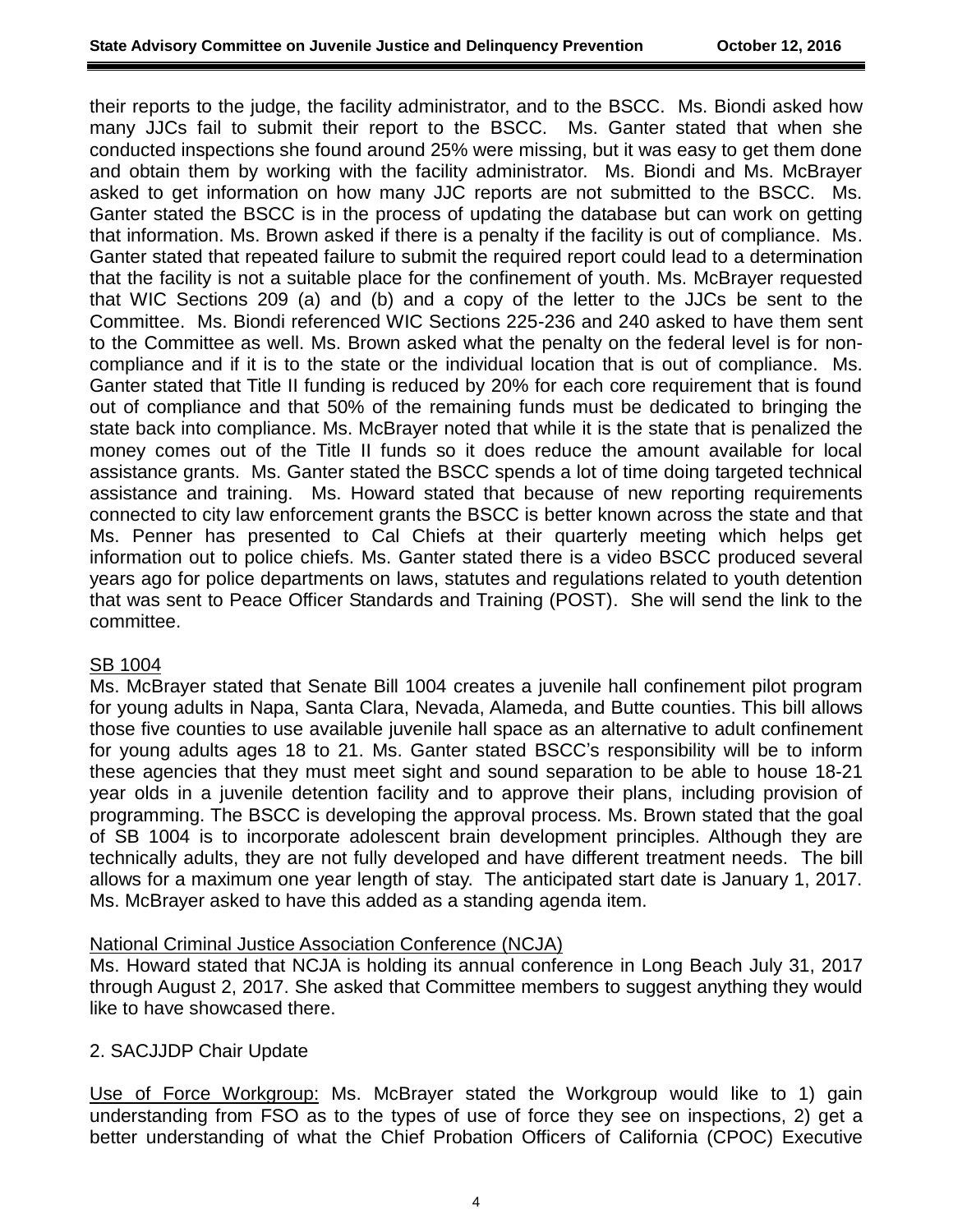Committee may currently be doing and partner with them on an anonymous survey to counties to get a better understanding of types of force being used in California, 3) hold a listening tour to hear from staff and families regarding the types of force being used and the thought processes behind them. The Workgroup would then like to develop a report for counties on relevant national best practices. Ms. Brown met with the CPOC executive team and presented information on what the Use of Force Workgroup would like to do. Ms. Brown stated that she did not receive feedback on the proposal at that time and has sent an email to Karen Pank to obtain an update.

Joint Committee meeting between SACJJDP and JJSC on the Title 15 Regulations: Ms. McBrayer stated that one of the recommendations was to ensure a broad scope of expertise and diversity and to make sure persons representing community mental health, family and parent engagement, best practices, trauma informed care, culturally and linguistically responsive services, and youths are represented on the ESC. Ms. McBrayer stated that Title 15 only sets the minimum standards so there was discussion on how to supplement that minimum. She stated that areas discussed included how young people get oriented on the rules and processes and reading level of materials, bringing in medical personnel to talk about what the effects of use of force are on a young person's mind and body, education and services provided, visitation, correspondence, telephone access and no-cost communication. Ms. McBrayer also stated the committees discussed wanting the workgroups to be formed from the list of names of people who were interested in being on the ESC. Ms. Ganter stated there are typically 5 to 10 work groups but it is determined by the ESC. Ms. Ganter stated that forming the members of the work group has not been a formal process in the past and the ESC web-based statement of interest process is new. The BSCC will ask if anyone has interest in a workgroup to contact Ms. Ganter to be added to the list. Ms. Ganter stated the FSO team is always asking and relying on committees to get more people involved in the process and get the word out. Ms. McBrayer made a recommendation to use the same process of recruiting for the ESC members for forming workgroups.

Mr. Peters stated that the use of cameras and videos should be considered important in the context of use of force because when it is the word of the youth versus the word of the officer and there is no video, there is no transparency or accountability. He stated that any critical incident report involving use of force and any complaint on behalf of a child should be investigated and parents notified. Ms. Biondi stated the critical incident reports are supposed to go to the Department of Justice. Ms. Brown stated that every county is different and issues in certain counties cannot necessarily be applied to every county. There are many protocols in monitoring use of force and enforcing is an oversight issue. Mr. Peters stated that even if there is an oversight body that is supposed to look at critical incidents there can be disagreement because one side feels they are not getting all of the needed information. Ms. Bondi added that investigations occur months after the incident. Ms. Brown stated leadership is everything and the expectations come from the top. She added that cameras are a huge deterrent. Ms. McBrayer stated that as they look at Title 15 there are many guidelines and recommendations that need to be included.

Ms. Biondi stated that former Title 15 BSCC guidelines were very useful. Ms. Ganter stated the BSCC strives to provide technical assistance to counties in respect to the intent of the regulations, but there is a danger in holding a county or a facility to a guideline standard rather than the actual minimum standard. She stated that most of the Title 15 regulations are performance based and it is up to the county to implement that procedure in the best way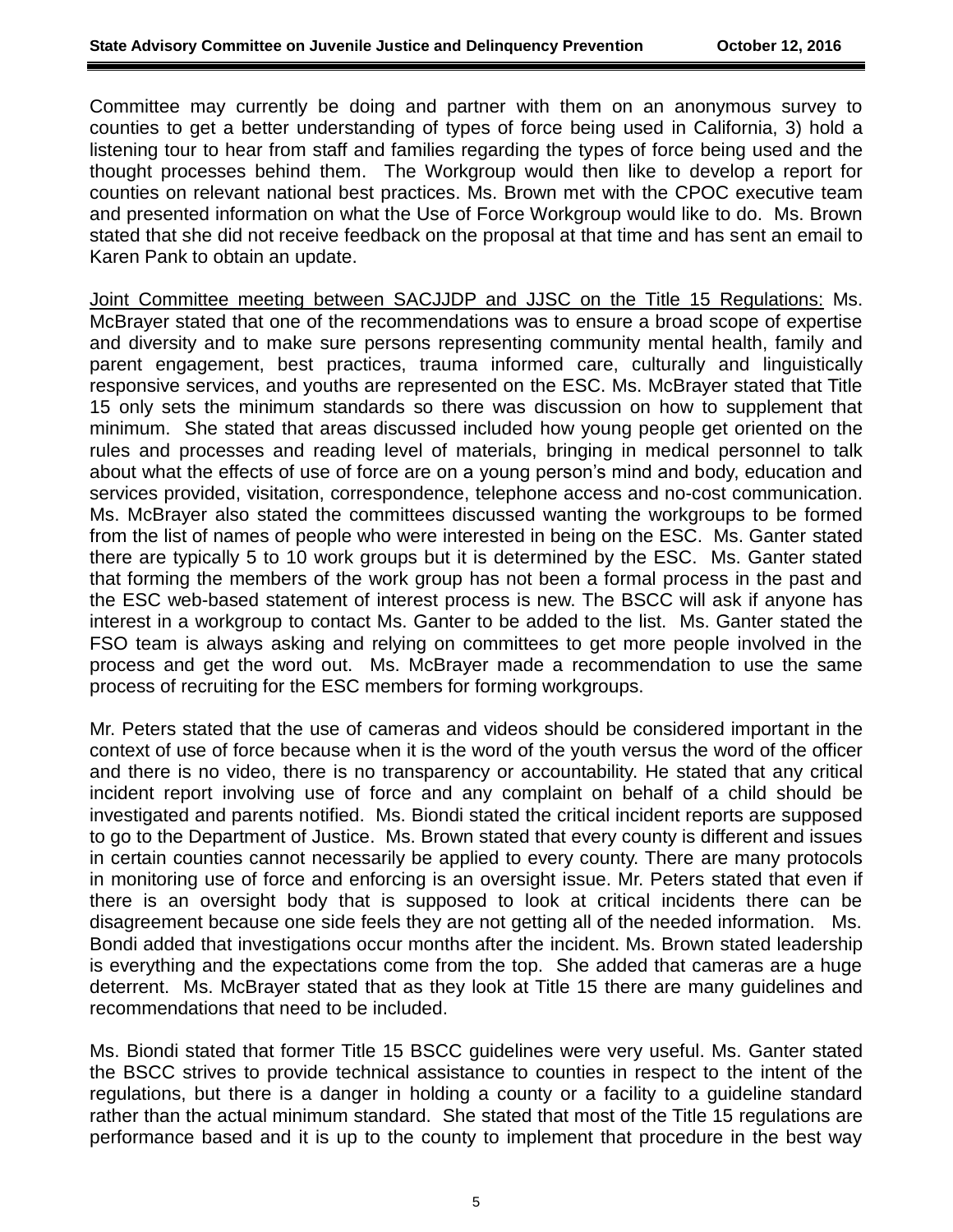possible.

*LUNCH*

Ms. McBrayer asked for clarification on community based organizations and conflicts of interest. Ms. Jolls stated that previously government entities were permitted to participate on ESCs of this board without creating a conflict of interest but not non-government entities. Trailer bill language earlier in the year changed the statue which now prohibits both nongovernment and government officials from participating on an ESC if they have a financial interest in the grant that is being developed with the exceptions of the Prop 47 ESC and the JAG ESC. Ms. Jolls stated that BSCC will still use the grant rating recusal process for government officials should they also have an application under consideration for Prop 47 or JAG.

Legislation Update

Ms. McBrayer stated the following:

Assembly Bill 1730: The governor vetoed this bill because of new federal regulations and multiple bills addressing the same topic.

Assembly Bill 1843: It was sponsored by the California Juvenile Court Judges Association and amended the labor code that an employer may not ask a juvenile or adult their history in the juvenile justice system from the arrest through adjudication.

Assembly Bill 1849: It now requires probation officers and social workers to have an independent living transition plan and requires the court verify that the non-minor is provided with a MediCal benefits ID card and written notification that they were enrolled.

Assembly Bill 1945: It cleaned up language on the sealing of records and who can access the information and how to use it for evaluation.

Assembly Bill 2298: It now requires the officer to tell parents prior to entering a juvenile into the gang database and must inform the juvenile and the parent how to appeal that process and be removed from the database if they have never been convicted of a crime.

Senate Bill 1056: It was vetoed by the governor but would have required a juvenile who waives his or her Miranda Rights to speak to a lawyer.

Senate Bill 1004: It created the pilot program to house youths aged 18 to 21 in juvenile halls.

Senate Bill 882: It now exempts minors from prosecution for an infraction or misdemeanor for evading public transit fees.

Senate Bill 1143: It limits room confinement, administrative segregation, and privilege suspension for minors. It prohibits being locked in a sleeping room or other room with no other adult contact, room confinement has to be limited to 4 hours or less and cannot be used for punitive reasons, and kids with mental health issues cannot be sent to solitary confinement. In June 2018, Los Angeles is eliminating solitary confinement in their facilities. Ms. Biondi stated it has been done without any training for probation officers on youth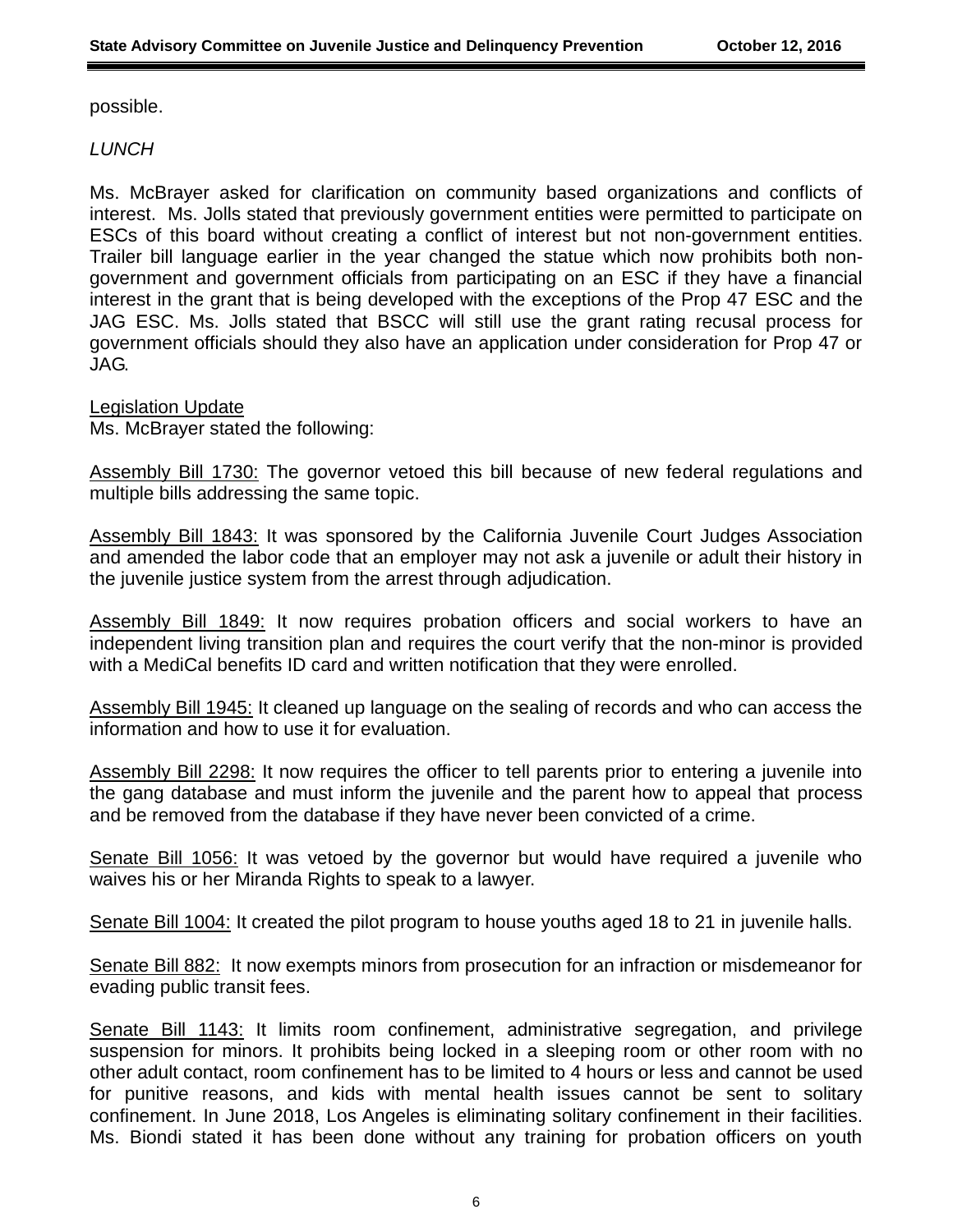development and trauma informed care, and without adding any other special programming. Ms. McBrayer stated that San Diego is looking at non-traditional training where topics are identified that are not core such as community engagement, parent engagement, deescalation, and positive communication. They are partnering with the Department of Social Welfare and looking at it through a rehabilitative lens.

Mr. Peters stated the Camp Kilpatrick model is building an entirely new camp facility that describes the least restrictive environment and is not the traditional camp. Ms. Biondi stated the staff in the camp will be trained on the Missouri model for youth development, trauma informed care and that there will be two different vocational programs--culinary and building trends. There will be arts for incarcerated youth through a community based program located there. There are five dormitories with a staff ratio of 1:6. There will be 24 in a dorm, 12 on a side and 6 in a room. Youth will be in their own clothes or choice of clothes and the staff will not be in uniform. It is scheduled to open in April 2017. Ms. Biondi stated the goal of the program is helping the highest risk kids, but one of the fears of making it so attractive is that judges will say that eligible 16-18 year olds could benefit from a timeout from the community with a beautifully-designed education system with culinary and building trades.

Ms. McBrayer stated that San Diego is in the beginning process of tearing down the juvenile hall and rebuilding as well as closing camps and other facilities and will be co-locating youth. She stated that the Chief wants to take staff to college campuses to see different models of serving food rather than putting food through the space in the door.

Proposition 57 (Prop 57): Ms. McBrayer stated that at the last meeting with OJJDP administration, the roles and responsibilities of the state advisory committee were discussed. She stated that historically SACJJDP has weighed in on state and federal policy, sending recommendations to elected officials. Ms. McBrayer recommended that the counsel of the BSCC confer with the counsel of the OJJDP. General Counsel Aaron Maguire stated no one from the OJJDP had followed up to set up a meeting. McBrayer stated she would coordinate a conference call and bring it back to the committee in January. Mr. Maguire stated that his recommendation still stands--there is a difference between engaging in the legislative process and campaign activities it's a very complicated area of law.

# **Agenda Item C Update for Juvenile Justice Standing Committee**

*This agenda item was removed*.

*Part of Agenda Item E was moved up in the agenda and discussed prior to the OJJDP reflection and discussion.*

### **Agenda Item E Future Agenda Items and Meeting Dates**

Ms. McBrayer recommended canceling the November meeting and going back to an every other month schedule starting in January. Future meetings will be held on January 13, 2017; March 15 2017; May 17, 2017; June 21, 2017; September 20, 2017; and October 18, 2017. The November 2016 meeting will be cancelled and the January meeting will be held in San Francisco at a location to be determined.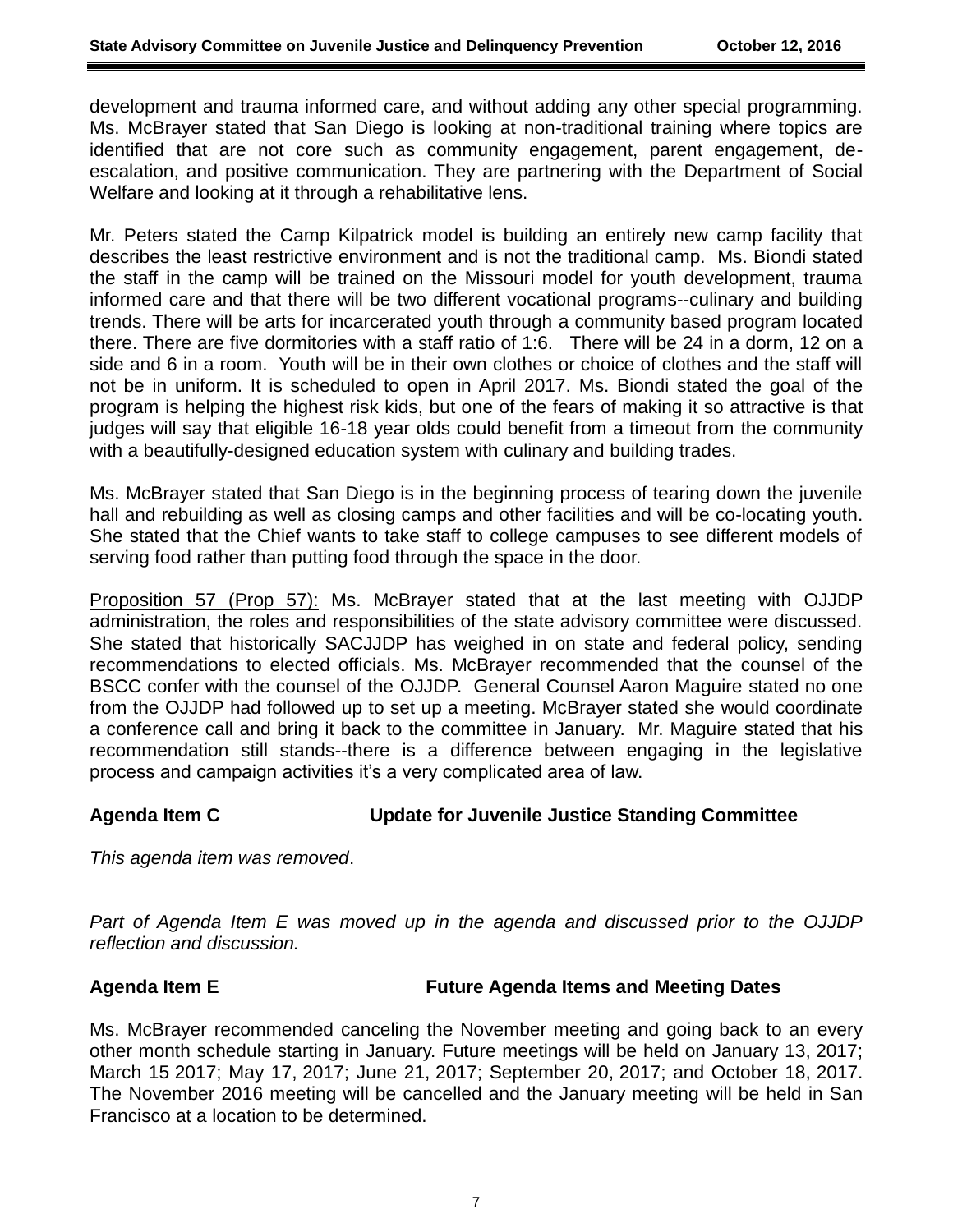### **Agenda Item D OJJDP attendance at 9/12/16 Meeting: Reflection and Discussion**

Ms. McBrayer stated that she wants Committee members to engage in a more robust conversation in January about ideas going forward. Mr. James Anderson stated that in looking at all other states and their advisory groups SACJJDP needs to figure out how to have a larger capacity for impact and to disseminate the information to the public, possibly using universities and other resources. Ms. McBrayer stated one of her takeaways from Administrator Listenbee's visit was the committee needs to keep the core protections in mind and look at opportunities for education and providing guidance. Mr. Gordon Jackson reminded the committee that trauma is not discussed enough and they need to come up with preventative measures and provide additional training to help people understand all the contributing factors affecting youth in the system. Ms. McBrayer stated that as the committee begins to form the behavioral health group, trauma is something that may not currently be in the core training for probation and perhaps Title II funds could be set aside for training on trauma responsive services and trauma informed care. Mr. Jackson stated there are opportunities for collaboration with other agencies to help people and it is in everyone's interest to have offenders return to society better. Judge Back stated the WIC Section 202 requires the juvenile justice system to rehabilitate youth. He stated that California needs to expand the inclusion of many people outside the court in the rehabilitative process, that additional services can continue until the age of 21, and that there are many people in the juvenile justice system that have not had basic education. Ms. Brown suggested that Mr. Raymond Aguilar who spoke at the BSCC meeting who did 25 years and was sentenced as a juvenile speak to SACJJDP. She stated that he discussed the traumatic events in his life, is newly released, and spoke effectively about his experiences.

### **Agenda Item E Future Agenda Items and Meeting Dates**

Ms. McBrayer stated items for the next meeting include:

- Approve the June, September, and October minutes
- Agendize a conversation to give recommendations to the BSCC as they enter into their strategic planning such as the idea for a Juvenile Justice page online
- Ms. Ganter will send the letters that go out to the Juvenile Justice Commissions, statutes for WIC 209 (a) and (b), and send the link to the police training video
- Agendize the SB 1004 pilot project as a standing item and have a presentation at a future meeting describing what is and is not working for those counties
- Have the speaker Ms. Brown mentioned come to a future meeting and give a presentation
- Ms. McBrayer will schedule a conference call with Mr. McGuire and the Office of General Counsel of the Office of Juvenile Justice and Delinquency Prevention and will sit in on the call to get clarity on the SACJJDP role and responsibility regarding policy and legislation
- Agendize Ms. Ganter reporting on the number of Juvenile Justice Commission reports received by BSCC and the tentative FSO compliance monitoring schedule for 2017

Mr. Jackson recommended that staff give members the appropriate link to find BSCC information on its website versus providing a hard copy.